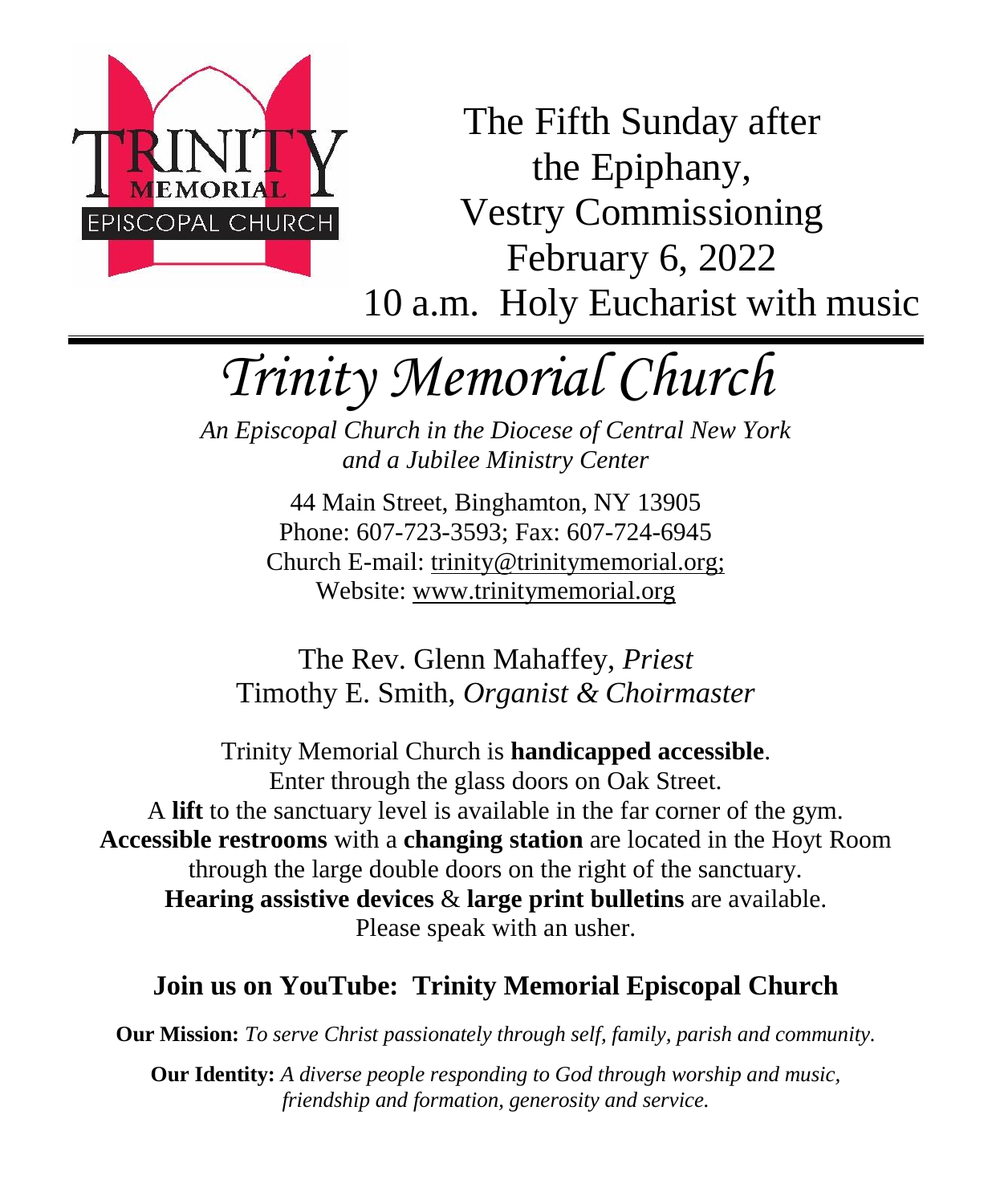# **The Gathering**

#### **Prelude Nocturne** Joseph Bonnet

### **Welcome and Announcements**

*Please note that the text in bold italics is said by the whole congregation and the hymns are found in the blue Hymnal 1982 in the pews.*

#### **Hymn 48 O Day of Radiant Gladness** *Es flog ein kleins*

### **Opening Acclamation**

*Celebrant* Blessed be God, Father Son and Holy Spirit *People And blessed be God's kingdom, now and forever. Amen*

*Celebrant* Almighty God, to you all hearts are open, all desires known, and from you no secrets are hid: Cleanse the thoughts of our hearts by the inspiration of your Holy Spirit, that we may perfectly love you, and worthily magnify your holy Name; through Christ our Lord. *Amen***.**

### **Gloria in Excelsis: Hymnal S-278** William Mathias

*Glory to God in the highest, and peace to his people on earth. Lord God, heavenly King, almighty God and Father, we worship you, we give you thanks, we praise you for your glory. Lord Jesus Christ, only Son of the Father, Lord God, Lamb of God, you take away the sin of the world: have mercy on us; you are seated at the right hand of the Father receive our prayer. For you alone are the Holy One, you alone are the Lord, you alone are the Most High, Jesus Christ, with the Holy Spirit, in the glory of God the Father. Amen.*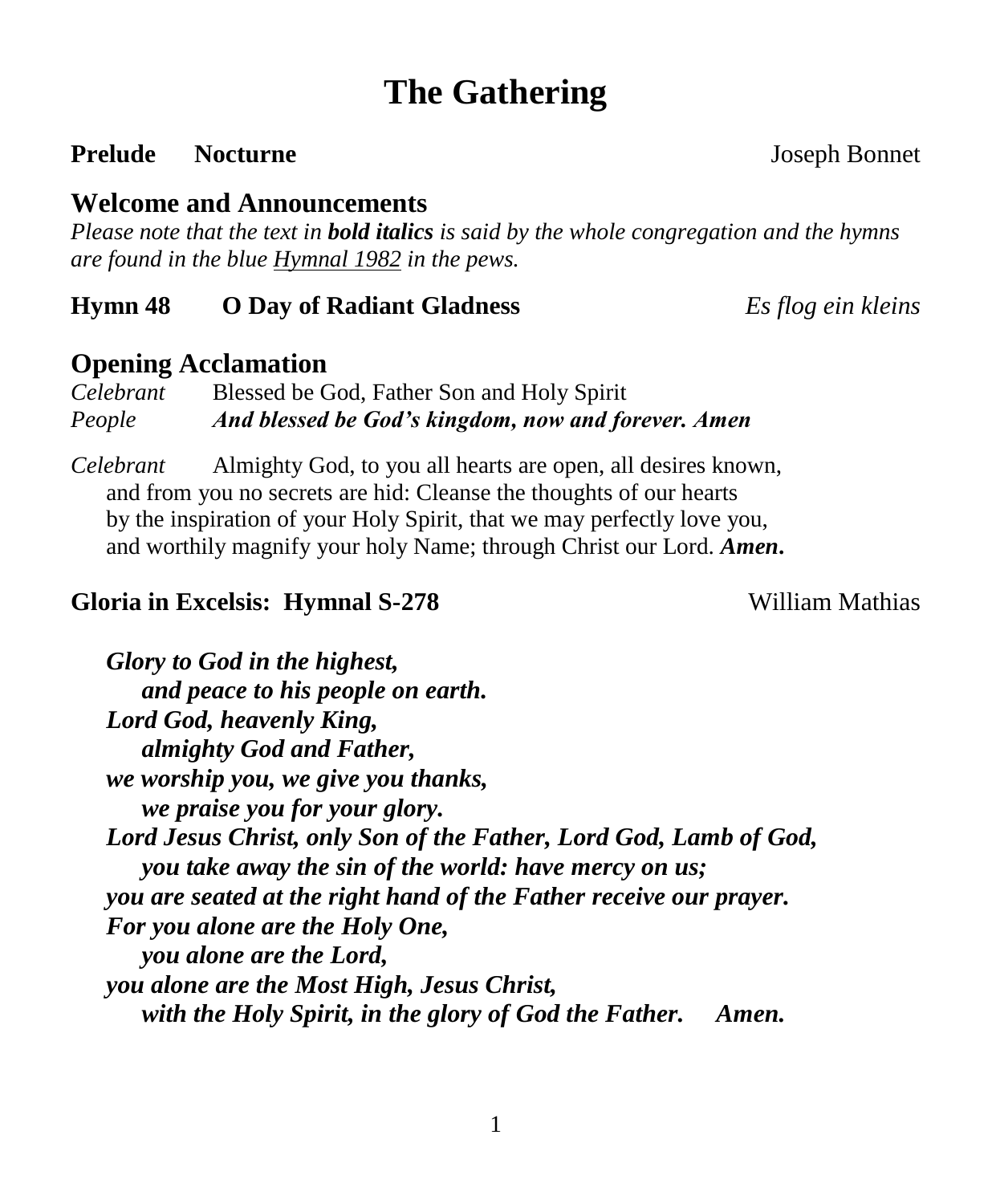# **The Collect of the Day**

*Celebrant* The Lord be with you, *People And also with you. Celebrant* Let us pray Set us free, O God, from the bondage of our sins, and give us the liberty of that abundant life which you have made known to us in your Son our Savior Jesus Christ;

who lives and reigns with you, in the unity of the Holy Spirit, one God, now and for ever. *Amen.*

# **The Word of the Lord**

# **The First Reading: Isaiah 6:1-13**

In the year that King Uzziah died, I saw the Lord sitting on a throne, high and lofty; and the hem of his robe filled the temple. Seraphs were in attendance above him; each had six wings: with two they covered their faces, and with two they covered their feet, and with two they flew. And one called to another and said:

"Holy, holy, holy is the LORD of hosts; the whole earth is full of his glory."

The pivots on the thresholds shook at the voices of those who called, and the house filled with smoke. And I said: "Woe is me! I am lost, for I am a man of unclean lips, and I live among a people of unclean lips; yet my eyes have seen the King, the LORD of hosts!"

Then one of the seraphs flew to me, holding a live coal that had been taken from the altar with a pair of tongs. The seraph touched my mouth with it and said: "Now that this has touched your lips, your guilt has departed and your sin is blotted out." Then I heard the voice of the Lord saying, "Whom shall I send, and who will go for us?" And I said, "Here am I; send me!" And he said, "Go and say to this people:

`Keep listening, but do not comprehend; keep looking, but do not understand.' Make the mind of this people dull, and stop their ears, and shut their eyes, so that they may not look with their eyes, and listen with their ears, and comprehend with their minds, and turn and be healed."

Then I said, "How long, O Lord?" And he said: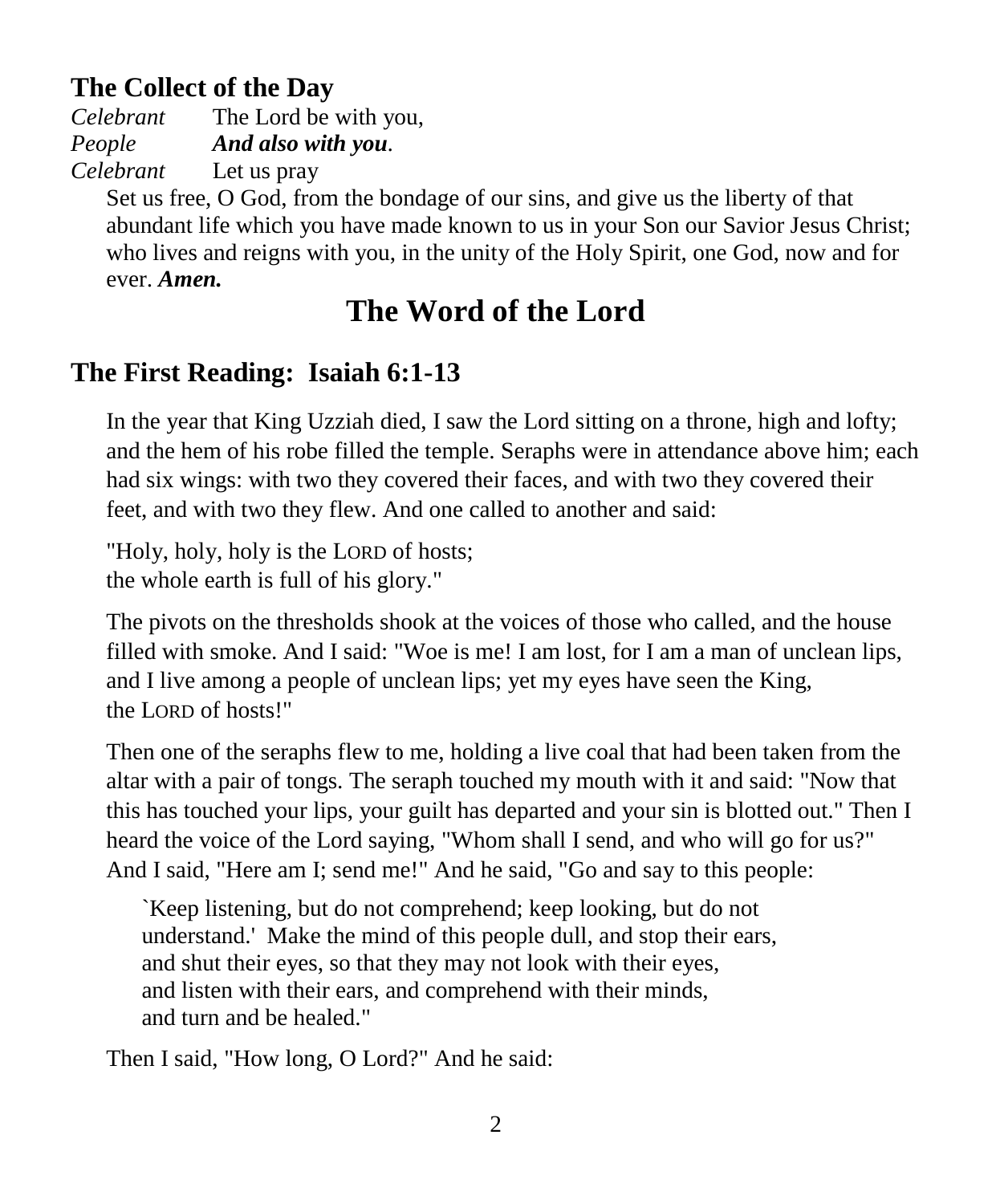"Until cities lie waste without inhabitant,

and houses without people, and the land is utterly desolate;

until the LORD sends everyone far away, and vast is the emptiness in the midst of the land.

Even if a tenth part remain in it, it will be burned again,

like a terebinth or an oak whose stump remains standing when it is felled." The holy seed is its stump.

*Lector* The Word of the Lord *People Thanks be to God*

### **Psalm 138**

- 1 I will give thanks to you, O LORD, with my whole heart; before the gods I will sing your praise.
- 2 I will bow down toward your holy temple and praise your Name, because of your love and faithfulness;
- 3 For you have glorified your Name and your word above all things.
- 4 When I called, you answered me; you increased my strength within me.
- 5 All the kings of the earth will praise you, O LORD, when they have heard the words of your mouth.
- 6 They will sing of the ways of the LORD, that great is the glory of the LORD.
- 7 Though the LORD be high, he cares for the lowly; he perceives the haughty from afar.
- 8 Though I walk in the midst of trouble, you keep me safe; you stretch forth your hand against the fury of my enemies; your right hand shall save me.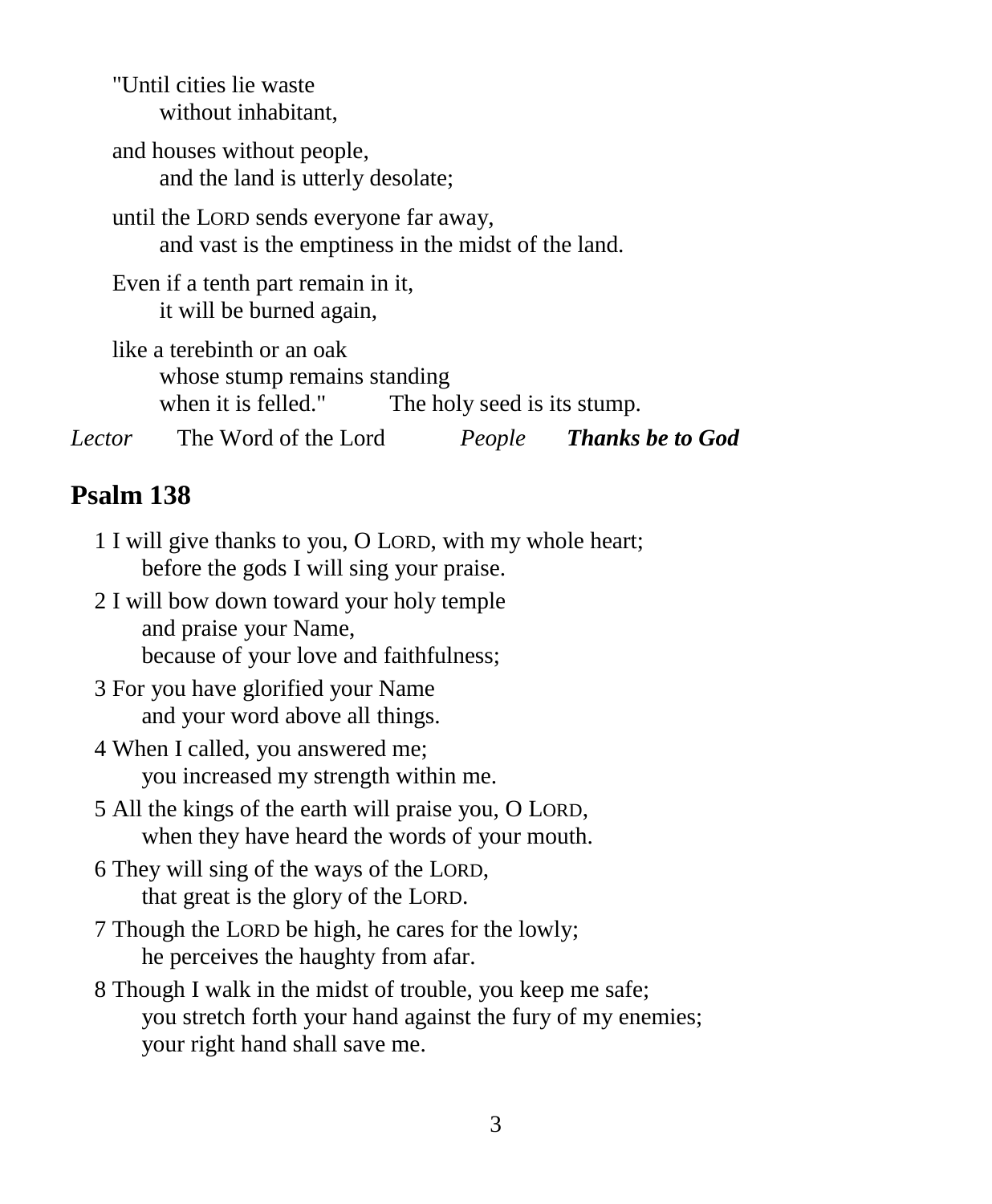9 The LORD will make good his purpose for me; O LORD, your love endures for ever; do not abandon the works of your hands.

#### **The Second Reading: 1 Corinthians 15:1-11**

I would remind you, brothers and sisters, of the good news that I proclaimed to you, which you in turn received, in which also you stand, through which also you are being saved, if you hold firmly to the message that I proclaimed to you--unless you have come to believe in vain.

For I handed on to you as of first importance what I in turn had received: that Christ died for our sins in accordance with the scriptures, and that he was buried, and that he was raised on the third day in accordance with the scriptures, and that he appeared to Cephas, then to the twelve. Then he appeared to more than five hundred brothers and sisters at one time, most of whom are still alive, though some have died. Then he appeared to James, then to all the apostles. Last of all, as to one untimely born, he appeared also to me. For I am the least of the apostles, unfit to be called an apostle, because I persecuted the church of God. But by the grace of God I am what I am, and his grace toward me has not been in vain. On the contrary, I worked harder than any of them--though it was not I, but the grace of God that is with me. Whether then it was I or they, so we proclaim and so you have come to believe.

*Lector* The Word of the Lord *People Thanks be to God.*

**Hymn 758 You Who Have Come to the Lakeshore** *Pescador The hymn is found in the green book, Wonder, Love and Praise*

### **The Gospel**

*Celebrant* The Holy Gospel of our Lord Jesus Christ according to Luke. *People Glory to you, Lord Christ.*

### **The Holy Gospel: Luke 5:1-11**

Once while Jesus was standing beside the lake of Gennesaret, and the crowd was pressing in on him to hear the word of God, he saw two boats there at the shore of the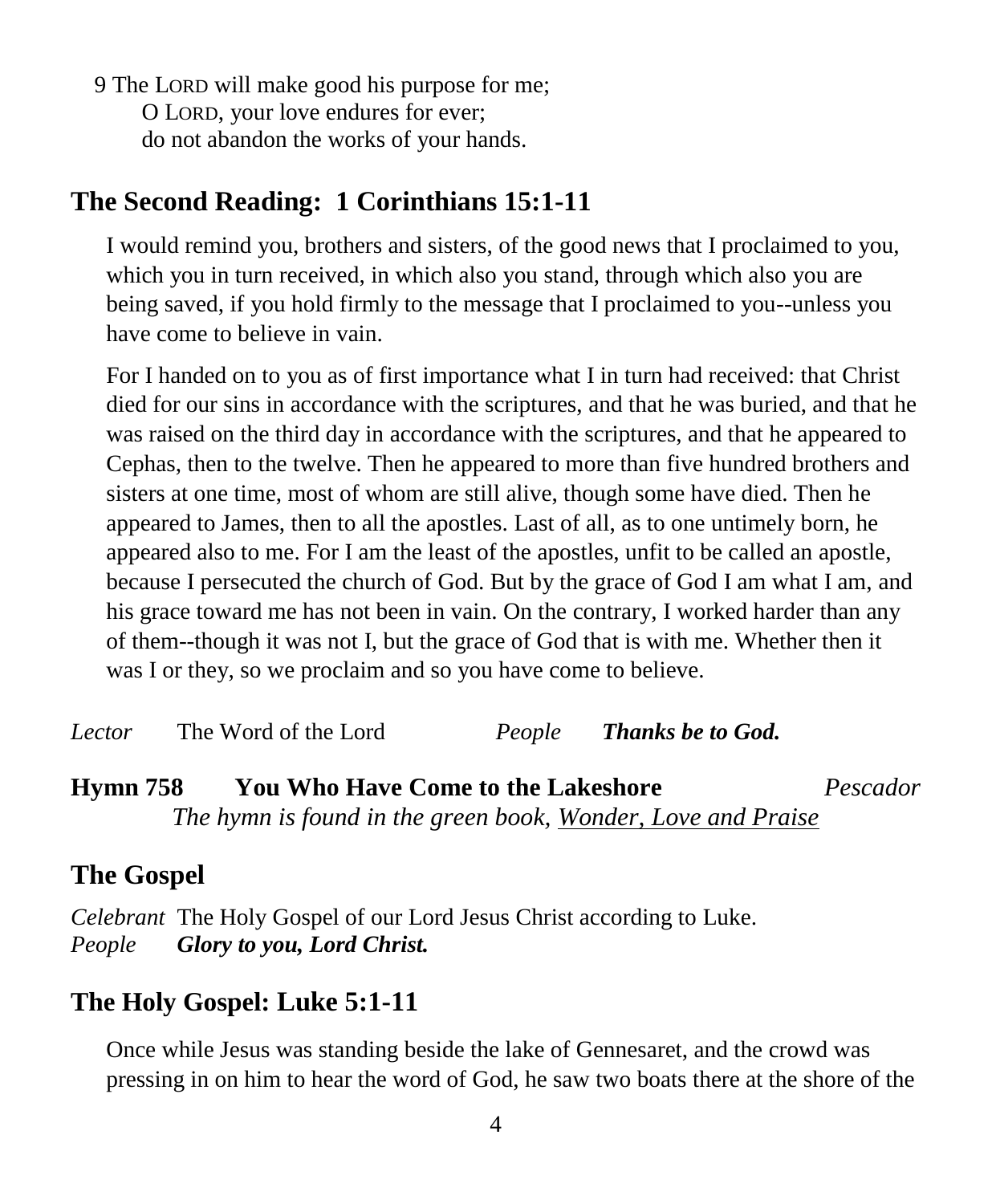lake; the fishermen had gone out of them and were washing their nets. He got into one of the boats, the one belonging to Simon, and asked him to put out a little way from the shore. Then he sat down and taught the crowds from the boat. When he had finished speaking, he said to Simon, "Put out into the deep water and let down your nets for a catch." Simon answered, "Master, we have worked all night long but have caught nothing. Yet if you say so, I will let down the nets." When they had done this, they caught so many fish that their nets were beginning to break. So they signaled their partners in the other boat to come and help them. And they came and filled both boats, so that they began to sink. But when Simon Peter saw it, he fell down at Jesus' knees, saying, "Go away from me, Lord, for I am a sinful man!" For he and all who were with him were amazed at the catch of fish that they had taken; and so also were James and John, sons of Zebedee, who were partners with Simon. Then Jesus said to Simon, "Do not be afraid; from now on you will be catching people." When they had brought their boats to shore, they left everything and followed him.

*Celebrant* The Gospel of the Lord *People Praise to you, Lord Christ*

**Sermon The Rev. Glenn Mahaffey**

#### **The Nicene Creed**

*We believe in one God, the Father, the Almighty, maker of heaven and earth, of all that is, seen and unseen.*

*We believe in one Lord, Jesus Christ, the only Son of God, eternally begotten of the Father, God from God, Light from Light, true God from true God, begotten, not made, of one Being with the Father. Through him all things were made. For us and for our salvation he came down from heaven: by the power of the Holy Spirit he became incarnate from the Virgin Mary, and was made man. For our sake he was crucified under Pontius Pilate; he suffered death and was buried. On the third day he rose again in accordance with the Scriptures; he ascended into heaven and is seated at the right hand of the Father.*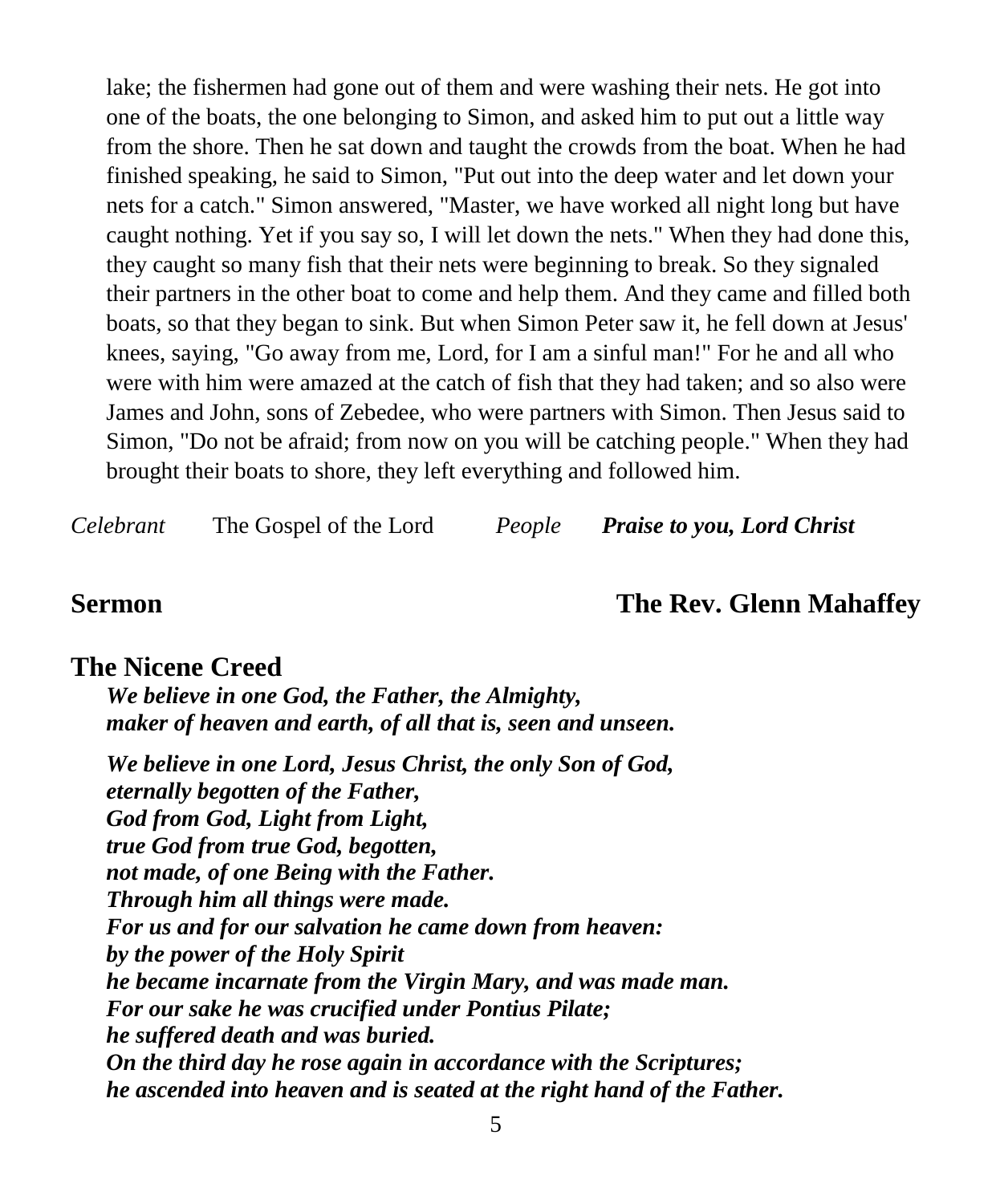*He will come again in glory to judge the living and the dead, and his kingdom will have no end.*

*We believe in the Holy Spirit, the Lord, the giver of life, who proceeds from the Father and the Son. With the Father and the Son he is worshiped and glorified. He has spoken through the Prophets. We believe in one holy catholic and apostolic Church. We acknowledge one baptism for the forgiveness of sins. We look for the resurrection of the dead, and the life of the world to come. Amen.*

# **The Prayers of the People**

Almighty and most merciful Father, you have called us to be your people through the grace of Jesus Christ, fill us with your Holy Spirit and strengthen us on the journey you have set before us in this world. This is my prayer.

#### *This is our prayer.*

Almighty God, we pray for your Holy Church throughout the world. We pray that you would lead and inspire Michael, our Presiding Bishop and DeDe, our Bishop, Glenn our Priest, and all lay ministers of this congregation. Quicken the heart of your church, O Lord, to meet the needs of your people, this is my prayer.

#### *This is our prayer.*

Almighty and most merciful God, we pray that you would lead Joe, our President and all who hold authority in our country, in our state and in our community, into the ways of peace, that together we may work to create a society that is known by its integrity and justice, this is my prayer.

#### *This is our prayer.*

O Lord, we pray for the poor, those who suffer from mental illness, those who suffer from addictions and compulsions beyond their control, and especially for the sick and those who have asked our prayers: Diane; Christine; Pam; Drieux; Brenda Truex; Sai Loksupcharoen; Katherine Bigelow; Michael Abbott Copeland; John & Marcy Keeler; Rudy; Nancy Campbell; Andrew & Mary; Colleen; Rebecca & Chris Seager; Michael Lawler; Ida Fernandes; Michelle; Jeremy & Kristen; Sandra Michael, Bernice Georges; Dawn Roessing; Chucky; Tom; Rose; Jeff & Nicole; Connie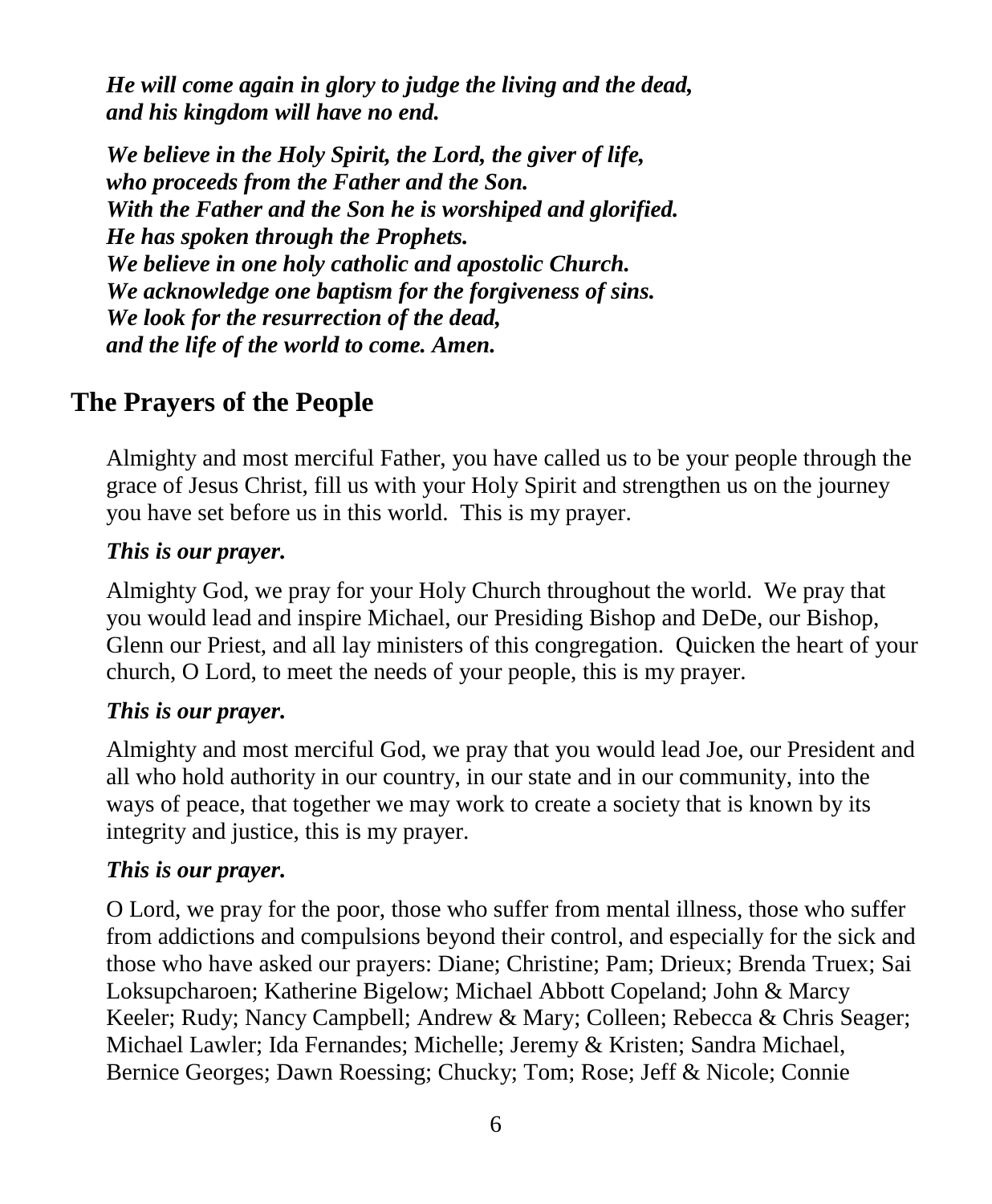Alexander; Lorraine; Kent Turner and Family; Phil Evans; Bill Palmer, Nick Carter, and Kathryn Bailey . . . . are there others? *Please share your prayers silently or aloud.* this is my prayer. *This is our prayer.* 

We thank you O Lord, for the lives of those who are celebrating birthdays this week: Sandy Card, Marjorie Desai, Tim Smith, Ann Patterson Jaqwell Vaughn . . . are there other thanksgivings? *Please share your prayers silently or aloud.* This is my prayer. *This is our prayer.* 

Rest eternal grant to those who have gone through the portal of death and become a part of your saints triumphant, we remember especially Glyndora Powell, who recently died and Edgar W. Couper and Esther Couper; Dr. Joseph B. Watrous, Jr. and Katharine Couper Watrous; Mary W. Couper in whose remembrance the flowers on the Altar are given . . . . are there others? *Please share your prayers silently or aloud.* Let light perpetual shine upon them O Lord, and may their souls and the souls of all the faithful departed through the mercy of God rest in peace. This is my prayer.

#### *This is our prayer.*

*The celebrant adds a concluding collect* 

Let us confess our sins against God and our neighbor.

*God of all mercy, we confess that we have sinned against you, opposing your will in our lives. We have denied your goodness in each other, in ourselves, and in the world you have created. We repent of the selfishness that enslaves us, the selfcentered acts we have done, and those done on our behalf. Forgive, restore, and strengthen us through our Savior Jesus Christ, that we may abide in your love and serve only your will. Amen*

### **Absolution**

May the Almighty and merciful Lord grant you absolution and remission of all your sins, true repentance, amendment of life and the grace and consolation of God's Holy Spirit. *Amen*

# **The Peace**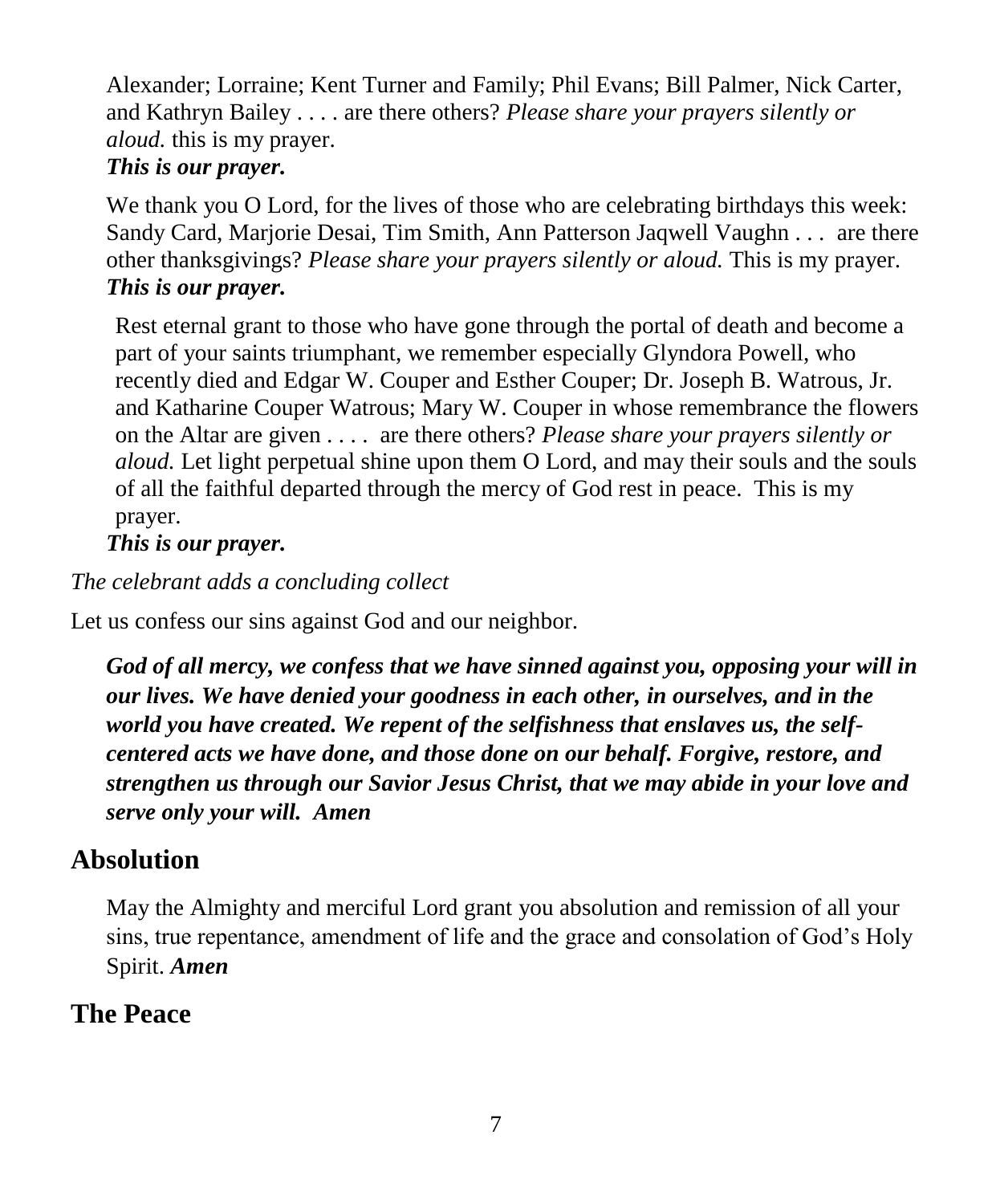### **Commissioning of Wardens, Vestry Members, Treasurer & Clerk**

*(Wardens, Vestry Members, Treasurer and Clerk come forward.)*

*Wardens* Nicole Huff (2023) and Judy Peckham (2024)

*Vestry Members*

Phyllis Amenda, Steve Crowle, Susan Hanes and Gary Muehlbauer (2023) Phil Evans, Ginny Hill, Sandra Michael and Susan Thornton (2024), Wilma Betcher, Karen Crisafulli, Peter Koeppel and Edris Boyll-Kuzia (2025)

*Clerk:* Brad Bennett (2023)

*Vestry Member and Treasurer:* Philip Evans (2024)

*Celebrant* Brothers and Sisters in Christ Jesus, we are all baptized by the one Spirit into one Body, and given gifts for a variety of ministries for the common good. Our purpose is to commission these persons in the Name of God and of this congregation to a special ministry to which they are called. You have been called to this ministry as Wardens, Vestry Members, Treasurer and Clerk. Will you, as long as you are engaged in this work, perform it with diligence?

*Candidates* I will.

*Celebrant* Will you faithfully and reverently execute the duties of your ministry to the honor of God, and the benefit of the members of this congregation?

*Candidates* I will.

*Celebrant* Let us pray.

O Eternal God, the foundation of all wisdom and the source of all courage: Enlighten with your grace the Wardens, Vestry Members, Treasurer and Clerk of this congregation, and so rule their minds, and guide their counsels, that in all things they may seek your glory and promote the mission of your Church; through Jesus Christ our Lord. *Amen.*

In the Name of God and of this congregation, I commission you, Nicole and Judy as Wardens of this parish.

In the Name of God and of this congregation,

I commission you, Phyllis, Steve, Susan, Gary, Phil, Ginny, Sandra, Susan, Wilma, Karen, Peter, and Edris as members of the Vestry in this parish.

In the Name of God and of this congregation,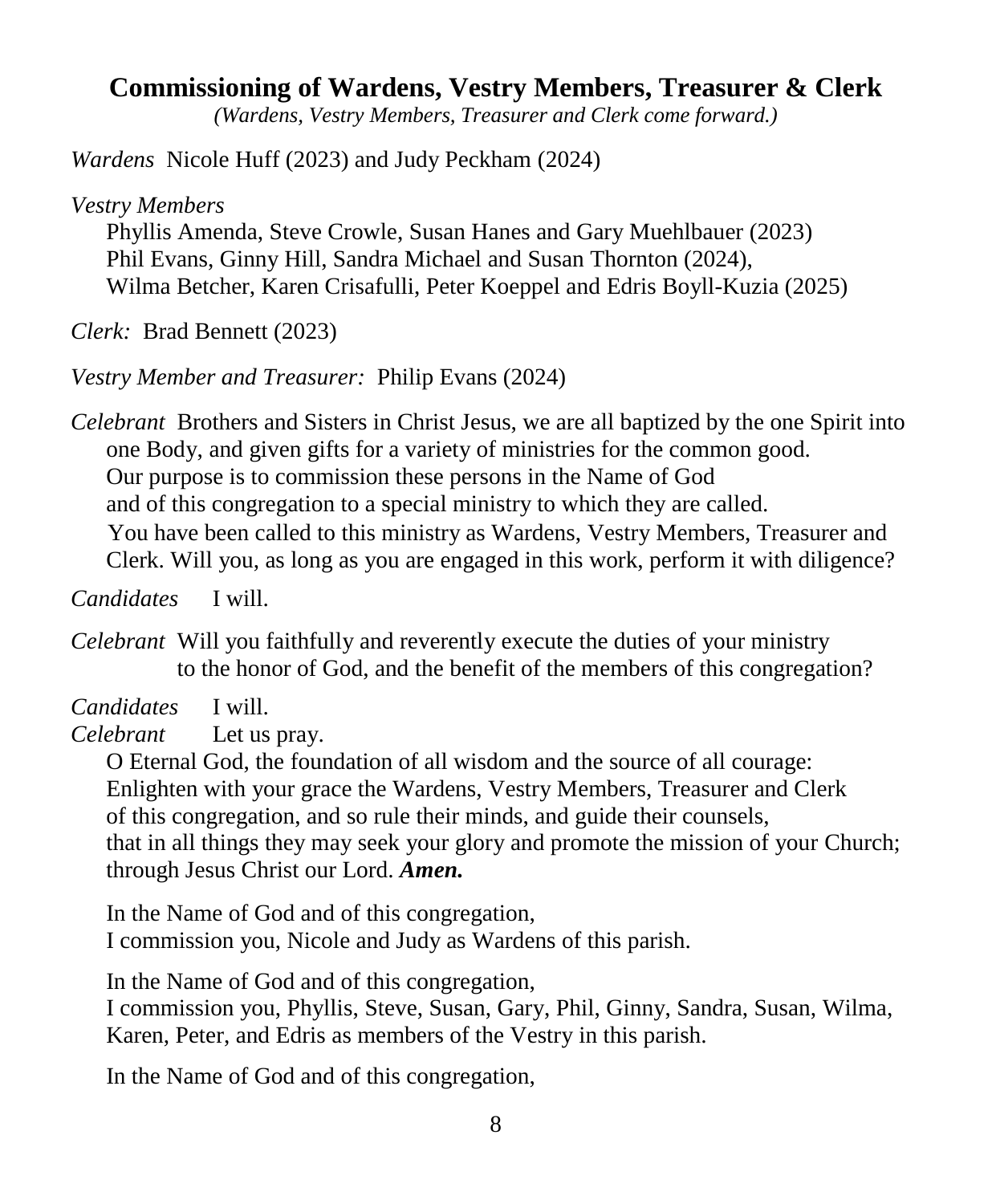I commission you, Brad, as Clerk of this parish.

In the Name of God and of this congregation,

I commission you, Phil, as a vestry member and as Treasurer in this parish.

#### *Celebrant*

O Lord, without whom our labor is lost: We beseech you to prosper all works in your Church undertaken according to your holy will. Grant to your workers a pure intention, a patient faith, ears to hear you through the voices of others, and a spirit of compassion and peace, that we may be faithful ambassadors of Jesus Christ our Lord. *Amen***.**

# **The Holy Communion**

### **Offertory Sentence**

For yours O Lord is the greatness, the power, the glory, the victory and majesty. For everything in the heavens and earth are yours. Yours, O Lord, is the kingdom, and you are exalted as head over all. *1 Chronicles 29:11*

#### **Offertory**

#### **Presentation Hymn 362, stanza 4** *Nicea*

*Holy, holy, holy! Lord God Almighty! All thy works shall praise thy name in earth and sky and sea; Holy, holy, holy! Merciful and mighty, God in three persons, blessed Trinity.*

**A Great Thanksgiving** *(Eucharistic Prayer A, BCP p. 361)*

*Celebrant* The Lord be with you.

*People And also with you***.**

*Celebrant* Lift up your hearts.

*People We lift them to the Lord.*

*Celebrant* Let us give thanks to the Lord our God.

*People It is right to give our thanks and praise.*

*Celebrant* 

It is right, and a good and joyful thing, always and everywhere to give thanks to you, Father Almighty, Creator of heaven and earth.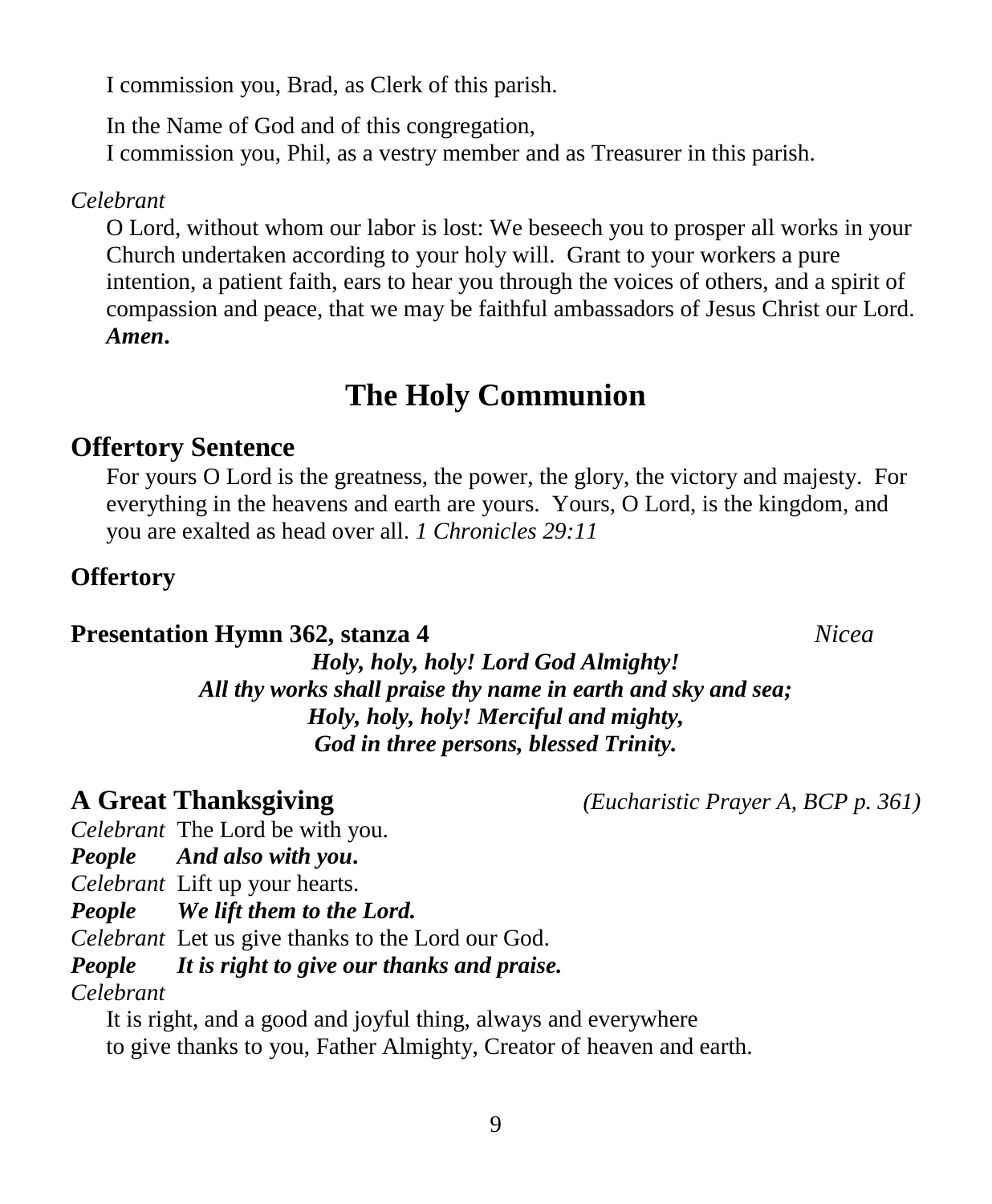Because in Jesus Christ our Lord you have received us as your sons and daughters, made us citizens of your kingdom, and given us the Holy Spirit to guide us into all truth.

Therefore, we praise you, joining our voices with Angels and Archangels and with all the company of heaven, who for ever sing this hymn to proclaim the glory of your Name:

**Sanctus S-128** William Mathias



We give thanks to you, O God, for the goodness and love which you have made known to us in creation; in the calling of Israel to be your people; in your Word spoken through the prophets; and above all in the Word made flesh, Jesus, your Son. For in these last days you sent him to be incarnate from the Virgin Mary, to be the Savior and Redeemer of the world. In him, you have delivered us from evil, and made

*(The People kneel or stand, as able.)*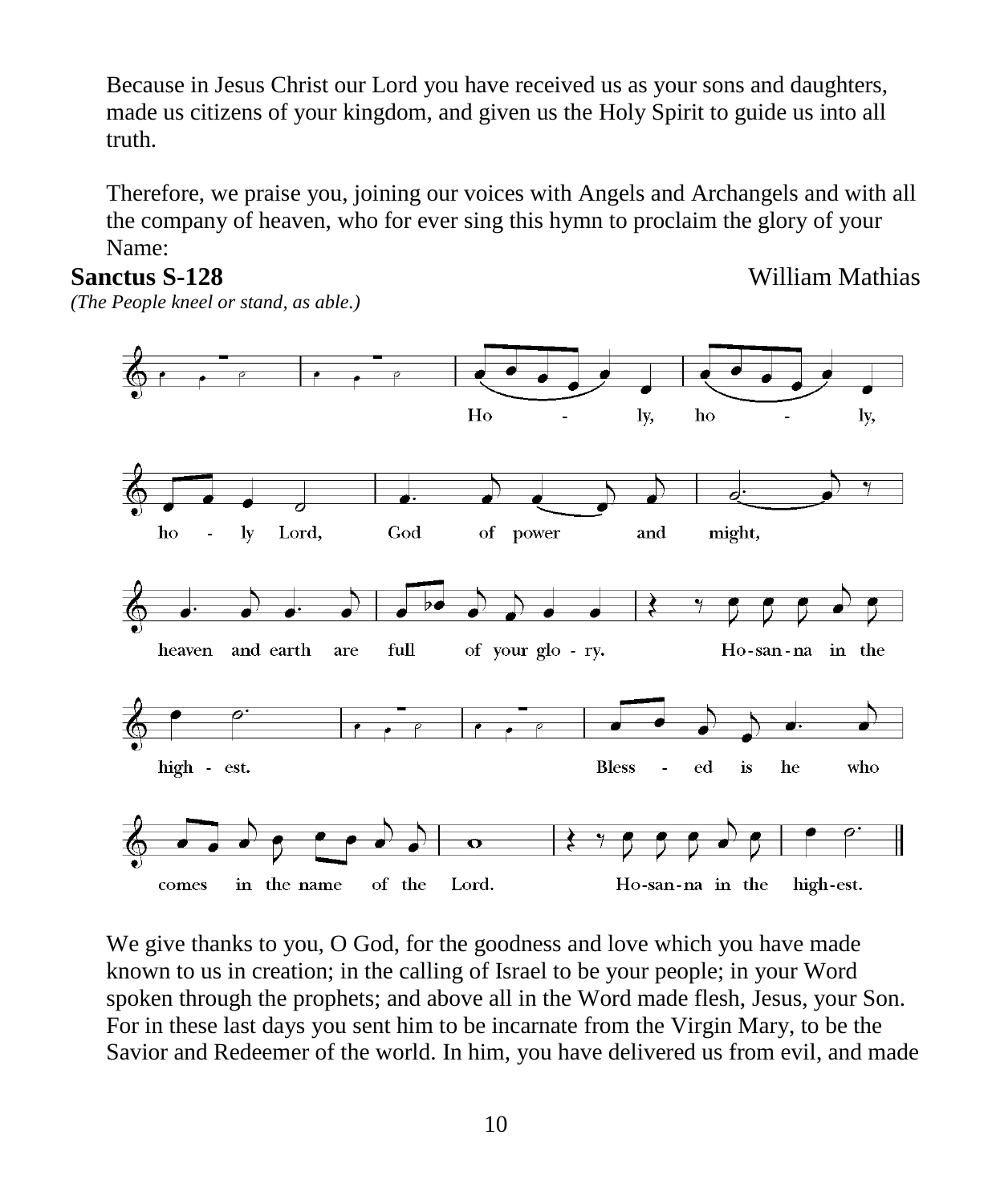us worthy to stand before you. In him, you have brought us out of error into truth, out of sin into righteousness, out of death into life.

On the night before he died for us, our Lord Jesus Christ took bread; and when he had given thanks to you, he broke it, and gave it to his disciples, and said, "Take, eat: This is my Body, which is given for you. Do this for the remembrance of me."

After supper he took the cup of wine; and when he had given thanks, he gave it to them, and said, "Drink this, all of you: This is my Blood of the new Covenant, which is shed for you and for many for the forgiveness of sins. Whenever you drink it, do this for the remembrance of me."

Therefore, according to his command, O Father,

#### *Celebrant and People*

#### *We remember his death, We proclaim his resurrection, We await his coming in glory;*

#### *The Celebrant continues*

And we offer our sacrifice of praise and thanksgiving to you, O Lord of all; presenting to you, from your creation, this bread and this wine.

We pray you, gracious God, to send your Holy Spirit upon these gifts that they may be the Sacrament of the Body of Christ and his Blood of the new Covenant. Unite us to your Son in his sacrifice, that we may be acceptable through him, being sanctified by the Holy Spirit. In the fullness of time, put all things in subjection under your Christ, and bring us to that heavenly country where, with all your saints, we may enter the everlasting heritage of your sons and daughters; through Jesus Christ our Lord, the firstborn of all creation, the head of the Church, and the author of our salvation.

By him, and with him, and in him, in the unity of the Holy Spirit all honor and glory is yours, Almighty Father, now and for ever. *AMEN***.**

And now, as our Savior Christ has taught us, we are bold to say,

*Our Father, who art in heaven, hallowed be thy Name, thy kingdom come, thy will be done, on earth as it is in heaven. Give us this day our daily bread. And forgive us our trespasses, as we forgive those who trespass against us. And lead us not into temptation, but deliver us from evil. For thine is the kingdom, and the power, and the glory, for ever and ever. Amen.*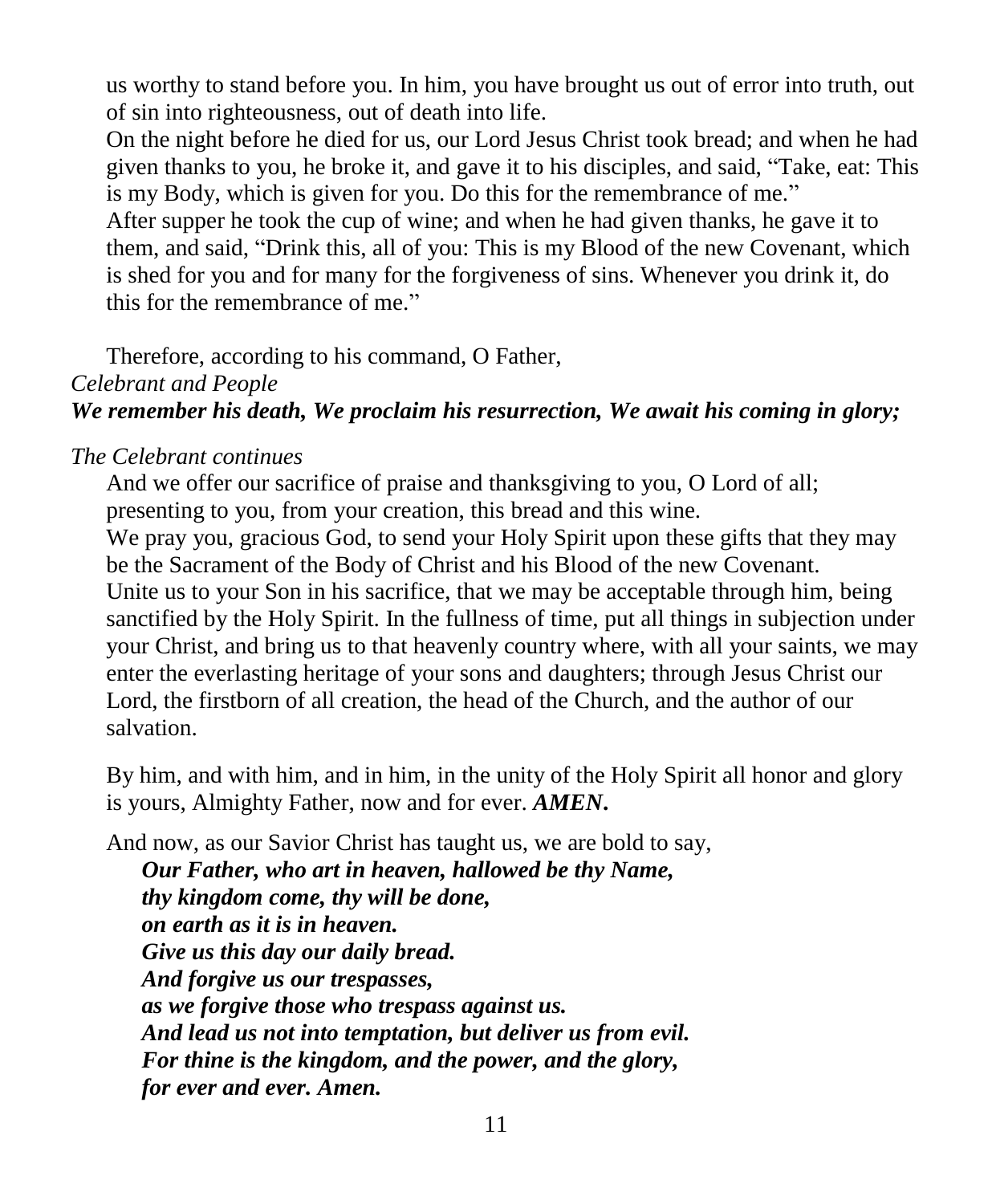# **The Breaking of the Bread**

#### **Fraction Anthem**



# **Ministration of Communion**

*Celebrant* The Gifts of God for the People of God.

#### **All are welcome to receive Communion**.

*Due to the high number of covid cases in our community, we will only be distributing bread for Communion. The church has always believed that if you receive either the bread or the wine, you have received a full communion. We ask that you remain in your seat for Communion and we will bring the sacrament to you.*

#### **Hymn 321 My God, Thy Table Now Is Spread** *Rockingham*

### **Prayer of Thanksgiving**

*Celebrant and People God of abundance, you have fed us with the bread of life and cup of salvation; you have united us with Christ and one another; and you have made us one with all your people in heaven and on earth. Now send us forth in the power of your Spirit, that we may proclaim your redeeming love to the world and continue for ever in the risen life of Christ our Savior. Amen.*

#### **Blessing**

The peace of God, which passes all human understanding, keep your hearts and minds in the knowledge and love of God, and of Jesus Christ his Son, our Lord, and the blessing of God almighty, Father, Son and Holy Spirit be among you and remain with you this day and always. *Amen*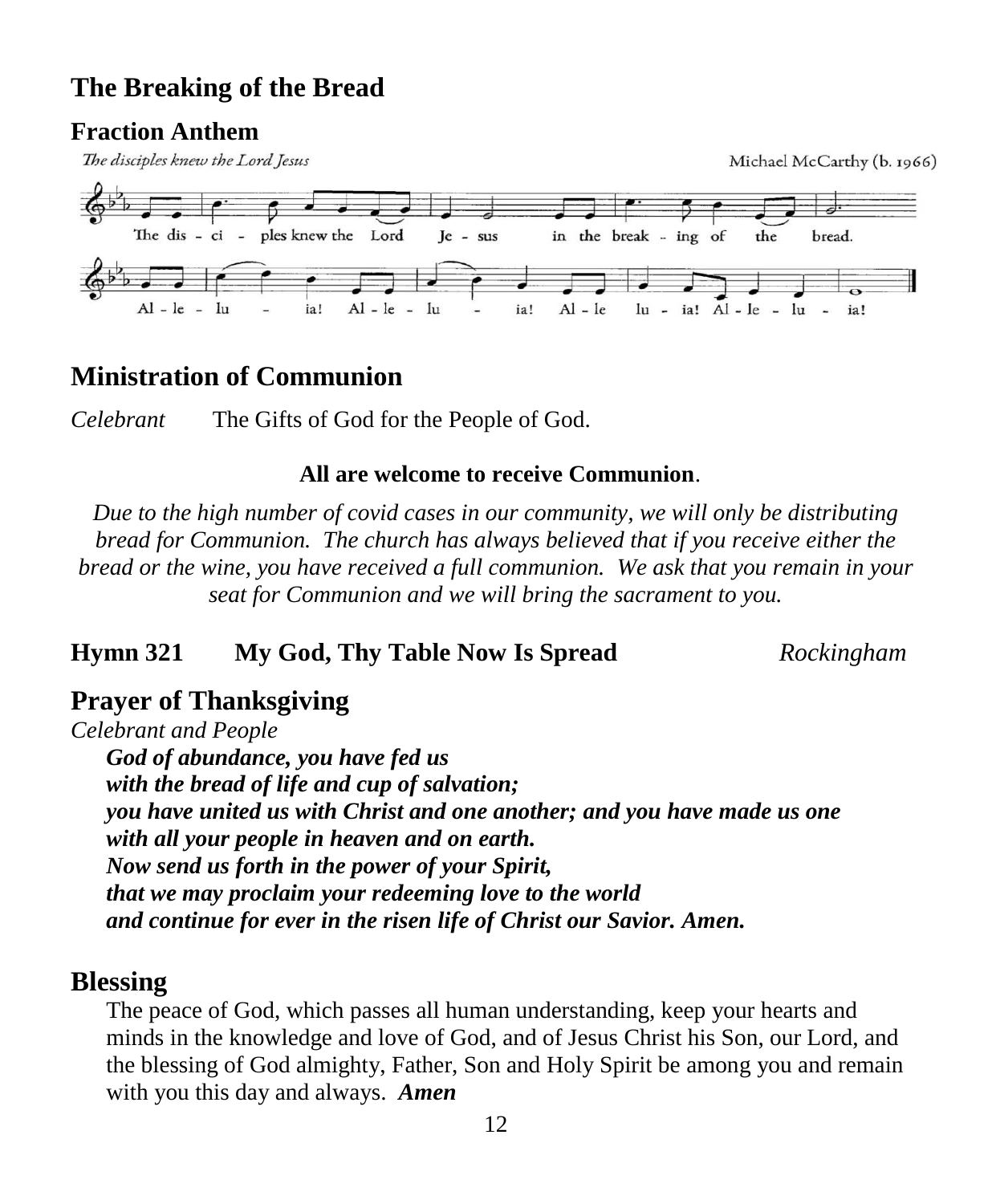#### **Hymn 537 Christ for the World We Sing!** *Moscow*

#### **Dismissal**

*Celebrant* Alleluia! Alleluia! Let us go in peace to love and serve the Lord. *People Thanks be to God! Alleluia! Alleluia!*

### **Postlude**

*Please remain seated for the Postlude*

# **ANNOUNCEMENTS**

# *LIVE streaming*

*The Fifth Sunday after the Epiphany***,** *February 6, 2022 at 10 a.m.* [YouTube:](https://bit.ly/trinitybinghamton) [bit.ly/trinitybinghamton](https://bit.ly/trinitybinghamton)

# *Calendar*

- ➢ Tuesday, February 8, 10:30 a.m.: Food Bank of the Southern Tier
- ➢ Wednesday, February 9, 10:00 a.m.: Virtual Staff Meeting
- ➢ Thursday, February 10, 7:00 p.m.: Pickelball-new people welcome

# **Trinity Forum Sundays at 11:30 a.m.**

*Starting February 6 and going forward in-person Forums will be in the Common Room and on TrinityZoom.org*

• **Innovative Technologies in the Southern Tier** series (February 6, 13, 20). This series will explore various new technologies that have been developed locally (mainly at Binghamton University), with an emphasis on energy-related technologies. The following speakers have agreed to present:

o February 6 – Eric Krohn, Director of the Business Incubator Program of BU's Koffman Incubator, will discuss the incubator's activities in bringing new technological into the marketplace.

o February 13 – Tara Dhakal, Associate Professor and Director of BU's Center for Autonomous Solar Power, will discuss their developments in this field.

o February 20 – "Medical Innovations that Combat COVID-19 in the Southern Tier," by Jubie Tan, a talented BU undergraduate. She will present the results of her research project that was overseen by Susan Sherwood and BU's Professor Fa-ti Fan, which details the ways in which Southern Tier companies and BU have responded to the coronavirus pandemic.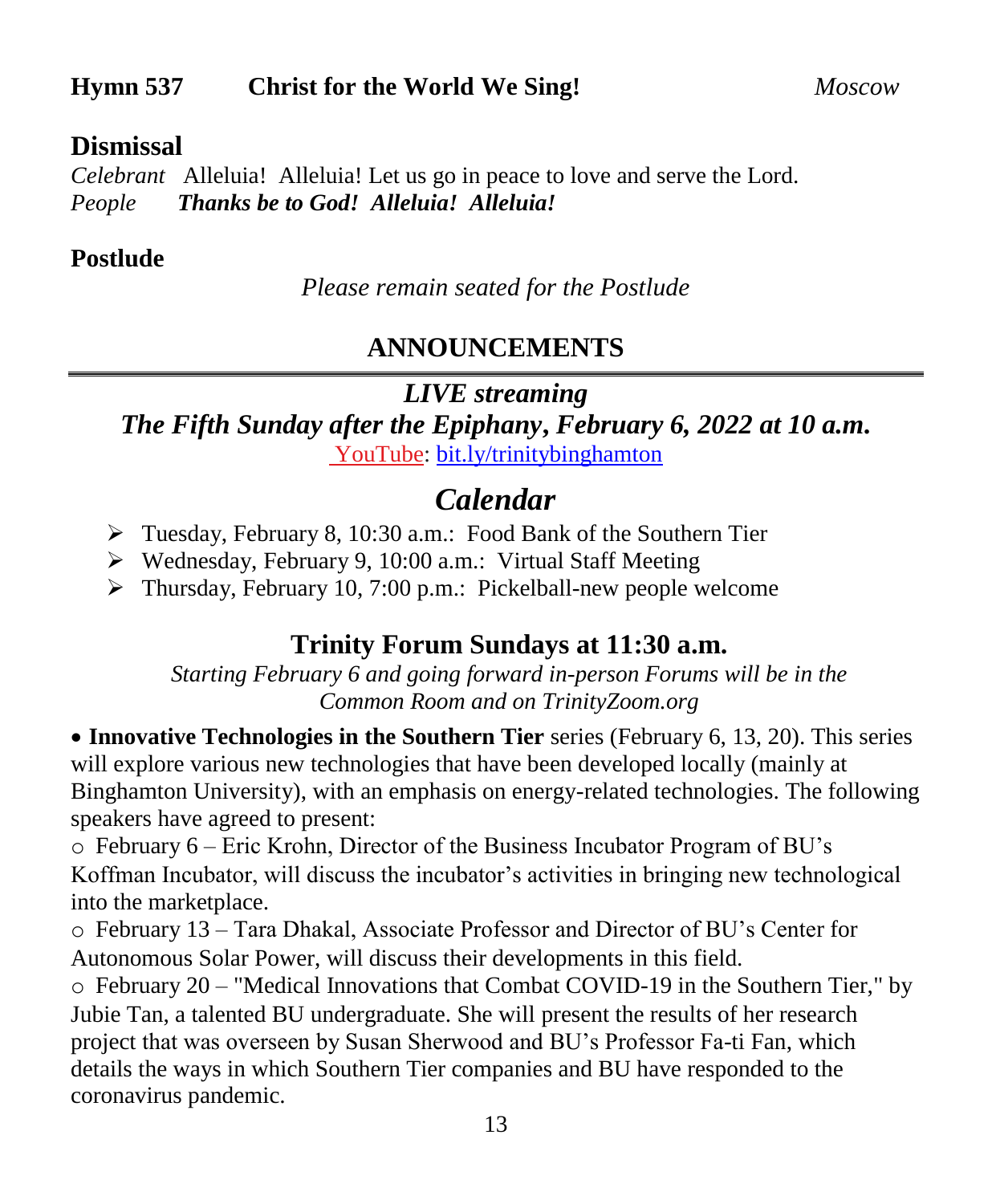### **PRAYER LIST**

*Please keep the following in your daily prayers.*

- **Pray for our church:** For Justin, archbishop of Canterbury; for Michael, presiding bishop; DeDe, our bishop; Glenn, our priest;
- Pray for the people of St. James' Episcopal Church, Clinton; and the people of St. Paul's Episcopal Church, Constableville;
- Pray for the people of Santa María Virgen, San Bartolo, Ilopango, and their priest, the Rev. Guillermo Huezo in our companion diocese of El Salvador.
- Pray for the people of the Diocese of the Rochester in the Episcopal Church;
- Pray for the people of The Anglican Church in Ireland;
- Pray for our Jubilee Center; the people, wardens, vestry, and staff of this church.
- Pray for the world, especially for those who are enduring deadly storms and fires, especially those in the tornado ravaged United States, the innocents who are caught in the midst of conflict, especially in Afghanistan and the Ukraine.

**Pray for those who have died:** Glyndora Powell (Aunt of Martha Bennett)

- **Pray for those with special needs:** Diane; Christine; Pam; Drieux; Brenda Truex; Sai Loksupcharoen; Katherine Bigelow; Michael Abbott Copeland; John & Marcy Keeler; Rudy; Nancy Campbell; Andrew & Mary; Colleen; Rebecca & Chris Seager; Michael Lawler; Ida Fernandes; Michelle; Jeremy & Kristen; Sandra Michael, Bernice Georges; Dawn Roessing; Chucky; Tom; Rose; Jeff & Nicole; Connie Alexander; Lorraine; Kent Turner and Family; Phil Evans; Bill Palmer, Nick Carter, and Kathryn Bailey.
- **Pray for those with continuing needs:** Shawn Kaiser; Jessica; Virginia Chatterton; Nancy Pille; Sally; Marsha Brown; Karen Bernardo; Danielle Robbins; Jon Walz Koeppel; Heavenly, Roselle Illsley; Nathaniel Green; Masha Britten; Catherine Gazda; Linda Bobletz.
- **Pray for those celebrating birthdays this week:** Sandy Card, Marjorie Desai, Tim Smith, Ann Patterson Jaqwell Vaughn.
- **Pray for all who govern:** Joe, our president; Kathy, our governor; Jason, our county executive, and Jared, our mayor.
- **Pray for members, loved ones, and their families in the military:** Kurt Albaugh, Laura & Nick Carter, Darlene Croston, Colin Davis, Wendy Finley, David Komar, Joshua Loch, and Seth Thomas.
- **The flowers on the Altar** are given to the glory of God and in loving memory of Edgar W. Couper and Esther Couper; Dr. Joseph B. Watrous, Jr. and Katharine Couper Watrous; Mary W. Couper by Janet Watrous